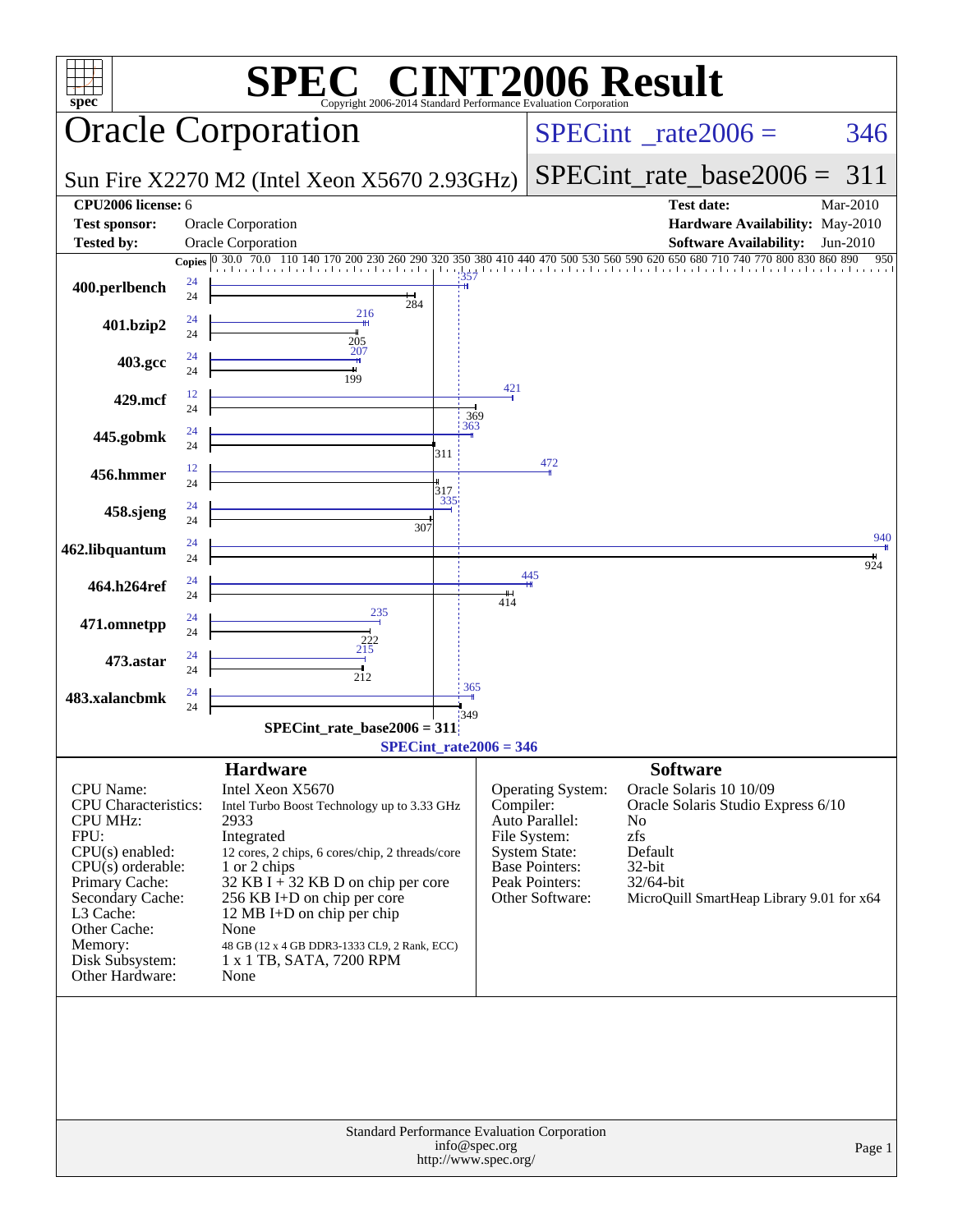

# Oracle Corporation

#### $SPECTnt_rate2006 = 346$

[SPECint\\_rate\\_base2006 =](http://www.spec.org/auto/cpu2006/Docs/result-fields.html#SPECintratebase2006) 311

Sun Fire X2270 M2 (Intel Xeon X5670 2.93GHz)

**[CPU2006 license:](http://www.spec.org/auto/cpu2006/Docs/result-fields.html#CPU2006license)** 6 **[Test date:](http://www.spec.org/auto/cpu2006/Docs/result-fields.html#Testdate)** Mar-2010 **[Test sponsor:](http://www.spec.org/auto/cpu2006/Docs/result-fields.html#Testsponsor)** Oracle Corporation **[Hardware Availability:](http://www.spec.org/auto/cpu2006/Docs/result-fields.html#HardwareAvailability)** May-2010 **[Tested by:](http://www.spec.org/auto/cpu2006/Docs/result-fields.html#Testedby)** Oracle Corporation **[Software Availability:](http://www.spec.org/auto/cpu2006/Docs/result-fields.html#SoftwareAvailability)** Jun-2010

#### **[Results Table](http://www.spec.org/auto/cpu2006/Docs/result-fields.html#ResultsTable)**

|                    | <b>Base</b>   |                |       |                                                                                                          |       |                |                  | <b>Peak</b>   |                |              |                |              |                |              |
|--------------------|---------------|----------------|-------|----------------------------------------------------------------------------------------------------------|-------|----------------|------------------|---------------|----------------|--------------|----------------|--------------|----------------|--------------|
| <b>Benchmark</b>   | <b>Copies</b> | <b>Seconds</b> | Ratio | <b>Seconds</b>                                                                                           | Ratio | <b>Seconds</b> | Ratio            | <b>Copies</b> | <b>Seconds</b> | <b>Ratio</b> | <b>Seconds</b> | <b>Ratio</b> | <b>Seconds</b> | <b>Ratio</b> |
| 400.perlbench      | 24            | 855            | 274   | 821                                                                                                      | 285   | 825            | 284              | 24            | 662            | 354          | 657            | 357          | 654            | 359          |
| 401.bzip2          | 24            | 1143           | 203   | 1130                                                                                                     | 205   | 1132           | <b>205</b>       | 24            | 1088           | 213          | 1073           | 216          | 1053           | 220          |
| $403.\mathrm{gcc}$ | 24            | 952            | 203   | 972                                                                                                      | 199   | 978            | 198 <sub>l</sub> | 24            | 947            | 204          | 928            | 208          | 932            | 207          |
| $429$ .mcf         | 24            | 591            | 370   | 594                                                                                                      | 369   | 594            | <b>369</b>       | 12            | 260            | 420          | 260            | 421          | 260            | <u>421</u>   |
| $445$ .gobmk       | 24            | 805            | 313   | 815                                                                                                      | 309   | 808            | 311              | 24            | 694            | 363          | 689            | 366          | 693            | 363          |
| 456.hmmer          | 24            | 706            | 317   | 706                                                                                                      | 317   | 712            | 315              | 12            | 237            | 473          | 237            | 472          | 237            | 472          |
| $458$ .sjeng       | 24            | 946            | 307   | 950                                                                                                      | 306   | 938            | 310              | 24            | 867            | 335          | 865            | 336          | 867            | 335          |
| 462.libquantum     | 24            | 538            | 924   | 539                                                                                                      | 923   | 537            | 926              | 24            | 529            | 940          | 529            | 940          | 528            | 942          |
| 464.h264ref        | 24            | 1288           | 412   | 1283                                                                                                     | 414   | 1259           | 422              | 24            | 1205           | 441          | 1192           | 445          | 1186           | 448          |
| 471.omnetpp        | 24            | 676            | 222   | 674                                                                                                      | 223   | 675            | 222              | 24            | 637            | 235          | 637            | 235          | 637            | 236          |
| $473$ . astar      | 24            | 790            | 213   | 798                                                                                                      | 211   | 794            | 212              | 24            | 782            | 215          | 782            | 215          | 784            | 215          |
| 483.xalancbmk      | 24            | 474            | 349   | 475                                                                                                      | 349   | 477            | 347              | 24            | 452            | 366          | 454            | 365          | 454            | 364          |
|                    |               |                |       | Results appear in the order in which they were run. Bold underlined text indicates a median measurement. |       |                |                  |               |                |              |                |              |                |              |

#### **[Submit Notes](http://www.spec.org/auto/cpu2006/Docs/result-fields.html#SubmitNotes)**

The config file option 'submit' was used.

#### **[Operating System Notes](http://www.spec.org/auto/cpu2006/Docs/result-fields.html#OperatingSystemNotes)**

ulimit -s unlimited (shell)

 /etc/system parameters tune\_t\_fsflushr=10 autoup=900 zfs:zfs\_arc\_max = 0x10000000 lpg\_alloc\_prefer=1

#### **[Platform Notes](http://www.spec.org/auto/cpu2006/Docs/result-fields.html#PlatformNotes)**

Default BIOS settings used

### **[Base Compiler Invocation](http://www.spec.org/auto/cpu2006/Docs/result-fields.html#BaseCompilerInvocation)**

[C benchmarks](http://www.spec.org/auto/cpu2006/Docs/result-fields.html#Cbenchmarks):  $C<sub>c</sub>$ 

[C++ benchmarks:](http://www.spec.org/auto/cpu2006/Docs/result-fields.html#CXXbenchmarks) [CC](http://www.spec.org/cpu2006/results/res2010q3/cpu2006-20100620-11765.flags.html#user_CXXbase_sun_CC)

> Standard Performance Evaluation Corporation [info@spec.org](mailto:info@spec.org) <http://www.spec.org/>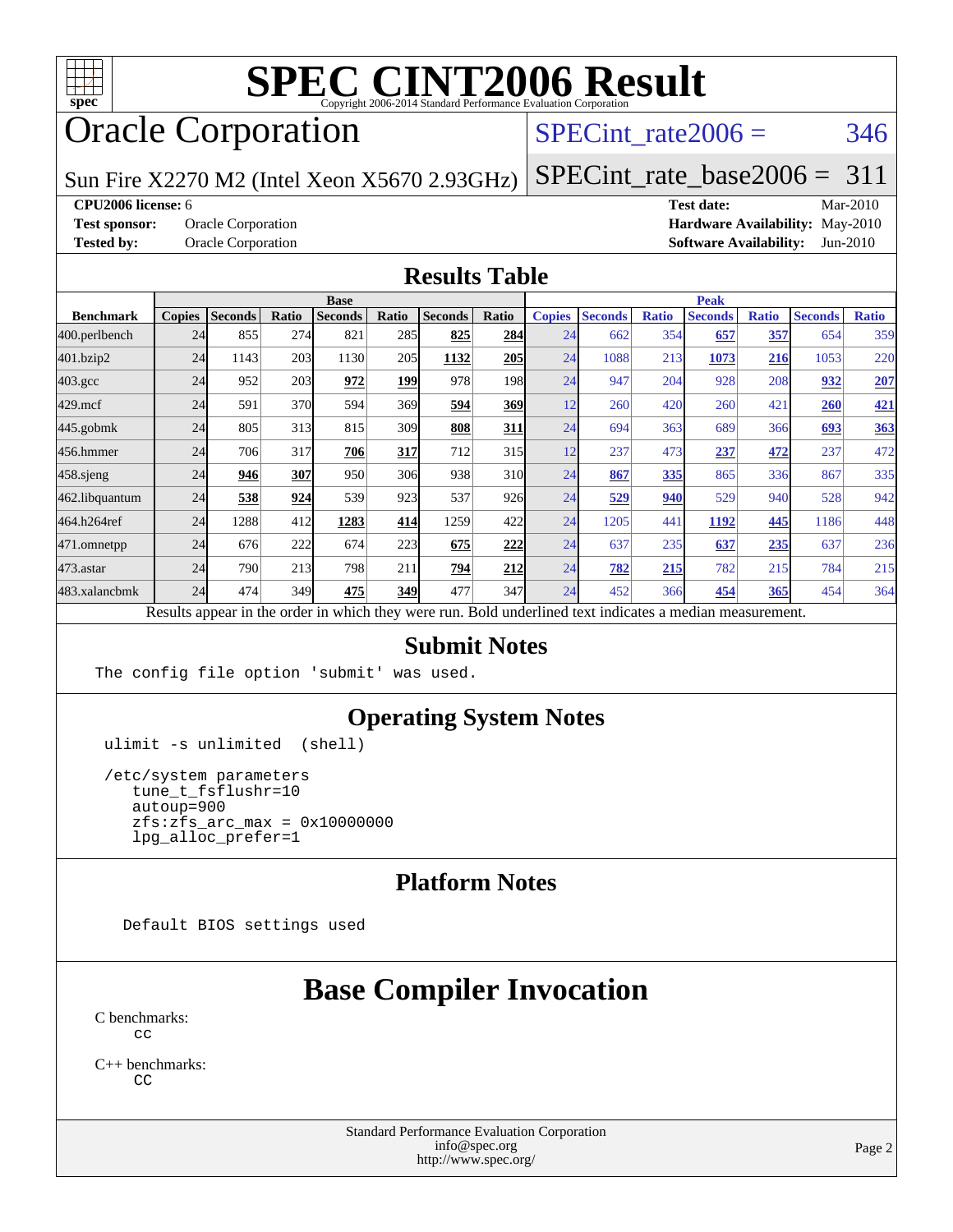

## Oracle Corporation

SPECint rate $2006 = 346$ 

Sun Fire X2270 M2 (Intel Xeon X5670 2.93GHz) [SPECint\\_rate\\_base2006 =](http://www.spec.org/auto/cpu2006/Docs/result-fields.html#SPECintratebase2006)  $311$ 

**[Tested by:](http://www.spec.org/auto/cpu2006/Docs/result-fields.html#Testedby)** Oracle Corporation **[Software Availability:](http://www.spec.org/auto/cpu2006/Docs/result-fields.html#SoftwareAvailability)** Jun-2010

**[CPU2006 license:](http://www.spec.org/auto/cpu2006/Docs/result-fields.html#CPU2006license)** 6 **[Test date:](http://www.spec.org/auto/cpu2006/Docs/result-fields.html#Testdate)** Mar-2010 **[Test sponsor:](http://www.spec.org/auto/cpu2006/Docs/result-fields.html#Testsponsor)** Oracle Corporation **[Hardware Availability:](http://www.spec.org/auto/cpu2006/Docs/result-fields.html#HardwareAvailability)** May-2010

#### **[Base Portability Flags](http://www.spec.org/auto/cpu2006/Docs/result-fields.html#BasePortabilityFlags)**

 400.perlbench: [-DSPEC\\_CPU\\_SOLARIS\\_IA32](http://www.spec.org/cpu2006/results/res2010q3/cpu2006-20100620-11765.flags.html#b400.perlbench_baseCPORTABILITY_DSPEC_CPU_SOLARIS_IA32) 403.gcc: [-DSPEC\\_CPU\\_SOLARIS](http://www.spec.org/cpu2006/results/res2010q3/cpu2006-20100620-11765.flags.html#b403.gcc_baseCPORTABILITY_DSPEC_CPU_SOLARIS) 462.libquantum: [-DSPEC\\_CPU\\_SOLARIS](http://www.spec.org/cpu2006/results/res2010q3/cpu2006-20100620-11765.flags.html#b462.libquantum_baseCPORTABILITY_DSPEC_CPU_SOLARIS) 483.xalancbmk: [-DSPEC\\_CPU\\_SOLARIS](http://www.spec.org/cpu2006/results/res2010q3/cpu2006-20100620-11765.flags.html#b483.xalancbmk_baseCXXPORTABILITY_DSPEC_CPU_SOLARIS)

**[Base Optimization Flags](http://www.spec.org/auto/cpu2006/Docs/result-fields.html#BaseOptimizationFlags)**

[C benchmarks](http://www.spec.org/auto/cpu2006/Docs/result-fields.html#Cbenchmarks):

[-fast](http://www.spec.org/cpu2006/results/res2010q3/cpu2006-20100620-11765.flags.html#user_CCbase_fast_cc) [-xtarget=nehalem](http://www.spec.org/cpu2006/results/res2010q3/cpu2006-20100620-11765.flags.html#user_CCbase_xtarget_74860a595ffaa63cd4d8626087837745) [-xipo=2](http://www.spec.org/cpu2006/results/res2010q3/cpu2006-20100620-11765.flags.html#user_CCbase_xipo_5e3708e8f61bc7c7cade0f8c4dada1db) [-xpagesize=2M](http://www.spec.org/cpu2006/results/res2010q3/cpu2006-20100620-11765.flags.html#user_CCbase_xpagesize_f50b67cca4ef3b24ae5e9aaf0af70b7e) [-M /usr/lib/ld/map.bssalign](http://www.spec.org/cpu2006/results/res2010q3/cpu2006-20100620-11765.flags.html#user_CCbase_Mmapfile)

[C++ benchmarks:](http://www.spec.org/auto/cpu2006/Docs/result-fields.html#CXXbenchmarks)

[-fast](http://www.spec.org/cpu2006/results/res2010q3/cpu2006-20100620-11765.flags.html#user_CXXbase_fast_CC) [-xtarget=nehalem](http://www.spec.org/cpu2006/results/res2010q3/cpu2006-20100620-11765.flags.html#user_CXXbase_xtarget_74860a595ffaa63cd4d8626087837745) [-xipo=2](http://www.spec.org/cpu2006/results/res2010q3/cpu2006-20100620-11765.flags.html#user_CXXbase_xipo_5e3708e8f61bc7c7cade0f8c4dada1db) [-xpagesize=2M](http://www.spec.org/cpu2006/results/res2010q3/cpu2006-20100620-11765.flags.html#user_CXXbase_xpagesize_f50b67cca4ef3b24ae5e9aaf0af70b7e) [-xvector=simd](http://www.spec.org/cpu2006/results/res2010q3/cpu2006-20100620-11765.flags.html#user_CXXbase_xvector_e0bda0e944b1aaab410387048a88518e) [-xalias\\_level=compatible](http://www.spec.org/cpu2006/results/res2010q3/cpu2006-20100620-11765.flags.html#user_CXXbase_xalias_level_CC_96f159d8d9a7543292667cc08592323e) [-L/data1/SmartHeap\\_9/lib -R/data1/SmartHeap\\_9/lib -lsmartheap](http://www.spec.org/cpu2006/results/res2010q3/cpu2006-20100620-11765.flags.html#user_CXXbase_F-Lsmartheap) [-library=stlport4](http://www.spec.org/cpu2006/results/res2010q3/cpu2006-20100620-11765.flags.html#user_CXXbase_F-lstlport4_b8e913805c6afc3a45e676d2e2070a28)

#### **[Base Other Flags](http://www.spec.org/auto/cpu2006/Docs/result-fields.html#BaseOtherFlags)**

[C benchmarks](http://www.spec.org/auto/cpu2006/Docs/result-fields.html#Cbenchmarks): [-V](http://www.spec.org/cpu2006/results/res2010q3/cpu2006-20100620-11765.flags.html#user_CCbase_version_ccf90) [-#](http://www.spec.org/cpu2006/results/res2010q3/cpu2006-20100620-11765.flags.html#user_CCbase_verbose_cc) [-xjobs=24](http://www.spec.org/cpu2006/results/res2010q3/cpu2006-20100620-11765.flags.html#user_CCbase_xjobs_abd6ddc54c9060592217816ca032119c)

[C++ benchmarks:](http://www.spec.org/auto/cpu2006/Docs/result-fields.html#CXXbenchmarks) [-verbose=diags,version](http://www.spec.org/cpu2006/results/res2010q3/cpu2006-20100620-11765.flags.html#user_CXXbase_verbose_CC) [-xjobs=24](http://www.spec.org/cpu2006/results/res2010q3/cpu2006-20100620-11765.flags.html#user_CXXbase_xjobs_abd6ddc54c9060592217816ca032119c)

### **[Peak Compiler Invocation](http://www.spec.org/auto/cpu2006/Docs/result-fields.html#PeakCompilerInvocation)**

[C benchmarks](http://www.spec.org/auto/cpu2006/Docs/result-fields.html#Cbenchmarks): [cc](http://www.spec.org/cpu2006/results/res2010q3/cpu2006-20100620-11765.flags.html#user_CCpeak_sun_cc)

[C++ benchmarks:](http://www.spec.org/auto/cpu2006/Docs/result-fields.html#CXXbenchmarks) [CC](http://www.spec.org/cpu2006/results/res2010q3/cpu2006-20100620-11765.flags.html#user_CXXpeak_sun_CC)

### **[Peak Portability Flags](http://www.spec.org/auto/cpu2006/Docs/result-fields.html#PeakPortabilityFlags)**

 400.perlbench: [-DSPEC\\_CPU\\_SOLARIS\\_X64](http://www.spec.org/cpu2006/results/res2010q3/cpu2006-20100620-11765.flags.html#b400.perlbench_peakCPORTABILITY_DSPEC_CPU_SOLARIS_X64) [-DSPEC\\_CPU\\_LP64](http://www.spec.org/cpu2006/results/res2010q3/cpu2006-20100620-11765.flags.html#b400.perlbench_peakCPORTABILITY_DSPEC_CPU_LP64) 403.gcc: [-DSPEC\\_CPU\\_SOLARIS](http://www.spec.org/cpu2006/results/res2010q3/cpu2006-20100620-11765.flags.html#b403.gcc_peakCPORTABILITY_DSPEC_CPU_SOLARIS) 462.libquantum: [-DSPEC\\_CPU\\_SOLARIS](http://www.spec.org/cpu2006/results/res2010q3/cpu2006-20100620-11765.flags.html#b462.libquantum_peakCPORTABILITY_DSPEC_CPU_SOLARIS) 483.xalancbmk: [-DSPEC\\_CPU\\_SOLARIS](http://www.spec.org/cpu2006/results/res2010q3/cpu2006-20100620-11765.flags.html#b483.xalancbmk_peakCXXPORTABILITY_DSPEC_CPU_SOLARIS)

> Standard Performance Evaluation Corporation [info@spec.org](mailto:info@spec.org) <http://www.spec.org/>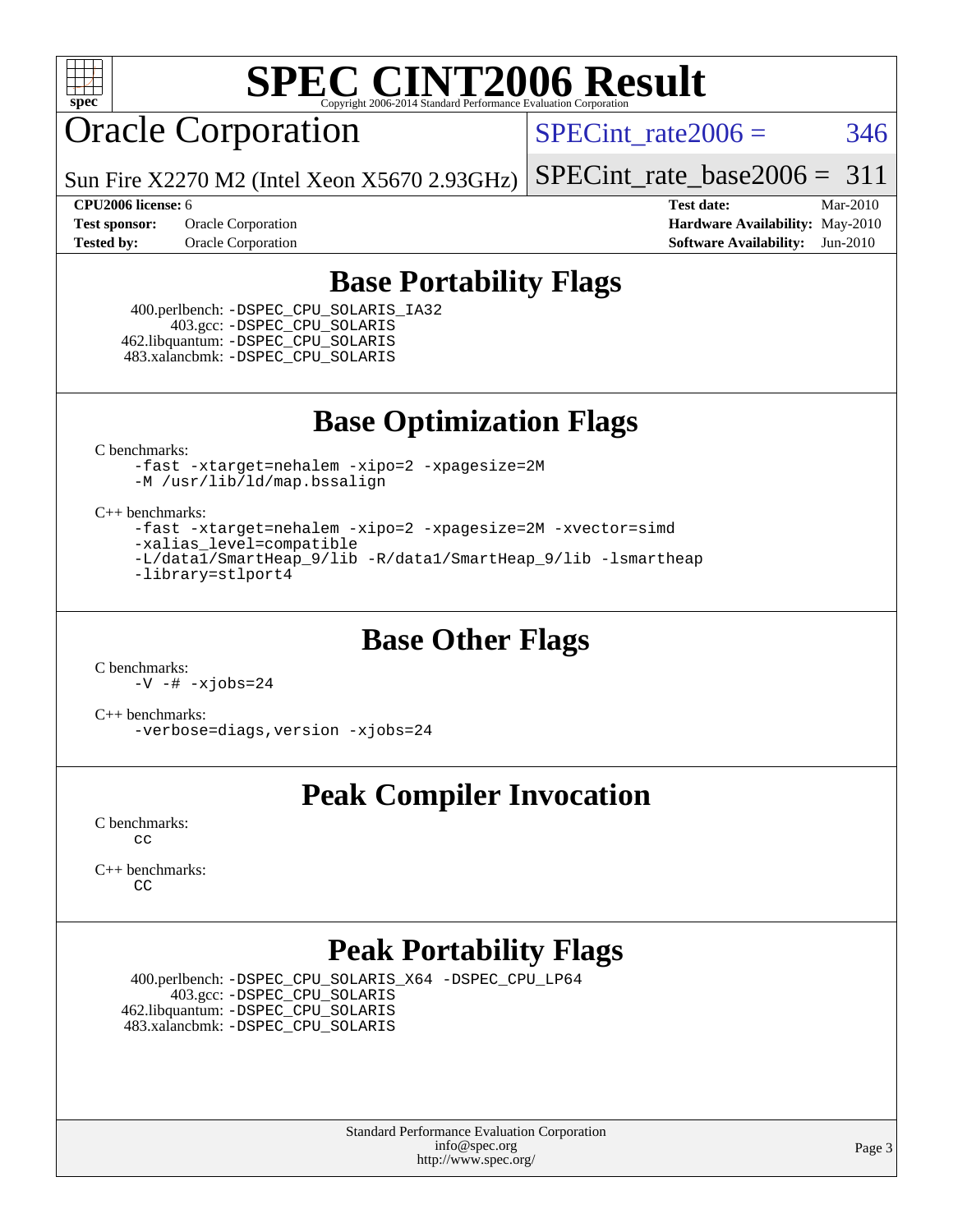

Oracle Corporation

SPECint rate $2006 = 346$ 

Sun Fire X2270 M2 (Intel Xeon X5670 2.93GHz) [SPECint\\_rate\\_base2006 =](http://www.spec.org/auto/cpu2006/Docs/result-fields.html#SPECintratebase2006)  $311$ 

**[Tested by:](http://www.spec.org/auto/cpu2006/Docs/result-fields.html#Testedby)** Oracle Corporation **[Software Availability:](http://www.spec.org/auto/cpu2006/Docs/result-fields.html#SoftwareAvailability)** Jun-2010

**[CPU2006 license:](http://www.spec.org/auto/cpu2006/Docs/result-fields.html#CPU2006license)** 6 **[Test date:](http://www.spec.org/auto/cpu2006/Docs/result-fields.html#Testdate)** Mar-2010 **[Test sponsor:](http://www.spec.org/auto/cpu2006/Docs/result-fields.html#Testsponsor)** Oracle Corporation **[Hardware Availability:](http://www.spec.org/auto/cpu2006/Docs/result-fields.html#HardwareAvailability)** May-2010

## **[Peak Optimization Flags](http://www.spec.org/auto/cpu2006/Docs/result-fields.html#PeakOptimizationFlags)**

#### [C benchmarks](http://www.spec.org/auto/cpu2006/Docs/result-fields.html#Cbenchmarks):

Standard Performance Evaluation Corporation [info@spec.org](mailto:info@spec.org) 400.perlbench: [-xprofile=collect:./feedback](http://www.spec.org/cpu2006/results/res2010q3/cpu2006-20100620-11765.flags.html#user_peakPASS1_CFLAGSPASS1_LDFLAGS400_perlbench_xprofile_collect_eb7600ff49c156e08b79eda146723f7d)(pass 1) [-xprofile=use:./feedback](http://www.spec.org/cpu2006/results/res2010q3/cpu2006-20100620-11765.flags.html#user_peakPASS2_CFLAGSPASS2_LDFLAGS400_perlbench_xprofile_use_2c7da09021590254e061b7043891e3f2)(pass 2) [-fast](http://www.spec.org/cpu2006/results/res2010q3/cpu2006-20100620-11765.flags.html#user_peakOPTIMIZE400_perlbench_fast_cc) [-xtarget=nehalem](http://www.spec.org/cpu2006/results/res2010q3/cpu2006-20100620-11765.flags.html#user_peakOPTIMIZE400_perlbench_xtarget_74860a595ffaa63cd4d8626087837745) [-xipo=1](http://www.spec.org/cpu2006/results/res2010q3/cpu2006-20100620-11765.flags.html#user_peakOPTIMIZE400_perlbench_xipo_244aeef1b109ad561a752b1a22d45e94) [-m64](http://www.spec.org/cpu2006/results/res2010q3/cpu2006-20100620-11765.flags.html#user_peakOPTIMIZE400_perlbench_F-m64) [-xalias\\_level=std](http://www.spec.org/cpu2006/results/res2010q3/cpu2006-20100620-11765.flags.html#user_peakOPTIMIZE400_perlbench_xalias_level_cc_ed12b6aa9cc1ccf9ee8329664a2d2066) [-lbsdmalloc](http://www.spec.org/cpu2006/results/res2010q3/cpu2006-20100620-11765.flags.html#user_peakEXTRA_LIBS400_perlbench_F-lbsdmalloc) [-lumem](http://www.spec.org/cpu2006/results/res2010q3/cpu2006-20100620-11765.flags.html#user_peakEXTRA_LIBS400_perlbench_F-lumem) 401.bzip2: [-fast](http://www.spec.org/cpu2006/results/res2010q3/cpu2006-20100620-11765.flags.html#user_peakOPTIMIZE401_bzip2_fast_cc) [-xtarget=nehalem](http://www.spec.org/cpu2006/results/res2010q3/cpu2006-20100620-11765.flags.html#user_peakOPTIMIZE401_bzip2_xtarget_74860a595ffaa63cd4d8626087837745) [-xipo=2](http://www.spec.org/cpu2006/results/res2010q3/cpu2006-20100620-11765.flags.html#user_peakOPTIMIZE401_bzip2_xipo_5e3708e8f61bc7c7cade0f8c4dada1db) [-m64](http://www.spec.org/cpu2006/results/res2010q3/cpu2006-20100620-11765.flags.html#user_peakOPTIMIZE401_bzip2_F-m64) [-xpagesize=2M](http://www.spec.org/cpu2006/results/res2010q3/cpu2006-20100620-11765.flags.html#user_peakOPTIMIZE401_bzip2_xpagesize_f50b67cca4ef3b24ae5e9aaf0af70b7e) [-xalias\\_level=std](http://www.spec.org/cpu2006/results/res2010q3/cpu2006-20100620-11765.flags.html#user_peakOPTIMIZE401_bzip2_xalias_level_cc_ed12b6aa9cc1ccf9ee8329664a2d2066) [-lumem](http://www.spec.org/cpu2006/results/res2010q3/cpu2006-20100620-11765.flags.html#user_peakEXTRA_LIBS401_bzip2_F-lumem) 403.gcc: [-xprofile=collect:./feedback](http://www.spec.org/cpu2006/results/res2010q3/cpu2006-20100620-11765.flags.html#user_peakPASS1_CFLAGSPASS1_LDFLAGS403_gcc_xprofile_collect_eb7600ff49c156e08b79eda146723f7d)(pass 1) [-xprofile=use:./feedback](http://www.spec.org/cpu2006/results/res2010q3/cpu2006-20100620-11765.flags.html#user_peakPASS2_CFLAGSPASS2_LDFLAGS403_gcc_xprofile_use_2c7da09021590254e061b7043891e3f2)(pass 2) [-fast](http://www.spec.org/cpu2006/results/res2010q3/cpu2006-20100620-11765.flags.html#user_peakOPTIMIZE403_gcc_fast_cc) [-xtarget=nehalem](http://www.spec.org/cpu2006/results/res2010q3/cpu2006-20100620-11765.flags.html#user_peakOPTIMIZE403_gcc_xtarget_74860a595ffaa63cd4d8626087837745) [-xipo=2](http://www.spec.org/cpu2006/results/res2010q3/cpu2006-20100620-11765.flags.html#user_peakOPTIMIZE403_gcc_xipo_5e3708e8f61bc7c7cade0f8c4dada1db) [-xpagesize=2M](http://www.spec.org/cpu2006/results/res2010q3/cpu2006-20100620-11765.flags.html#user_peakOPTIMIZE403_gcc_xpagesize_f50b67cca4ef3b24ae5e9aaf0af70b7e) [-W2,-Rujam](http://www.spec.org/cpu2006/results/res2010q3/cpu2006-20100620-11765.flags.html#user_peakCOPTIMIZE403_gcc_Rujam_bd0a3be023a85ea10a1f4d32007e195f) [-W2,-Rtile](http://www.spec.org/cpu2006/results/res2010q3/cpu2006-20100620-11765.flags.html#user_peakCOPTIMIZE403_gcc_Rtile_b376e3968d2912a65330994d7bfe5528) 429.mcf: [-xprofile=collect:./feedback](http://www.spec.org/cpu2006/results/res2010q3/cpu2006-20100620-11765.flags.html#user_peakPASS1_CFLAGSPASS1_LDFLAGS429_mcf_xprofile_collect_eb7600ff49c156e08b79eda146723f7d)(pass 1) [-xprofile=use:./feedback](http://www.spec.org/cpu2006/results/res2010q3/cpu2006-20100620-11765.flags.html#user_peakPASS2_CFLAGSPASS2_LDFLAGS429_mcf_xprofile_use_2c7da09021590254e061b7043891e3f2)(pass 2) [-fast](http://www.spec.org/cpu2006/results/res2010q3/cpu2006-20100620-11765.flags.html#user_peakOPTIMIZE429_mcf_fast_cc) [-xtarget=nehalem](http://www.spec.org/cpu2006/results/res2010q3/cpu2006-20100620-11765.flags.html#user_peakOPTIMIZE429_mcf_xtarget_74860a595ffaa63cd4d8626087837745) [-xipo=2](http://www.spec.org/cpu2006/results/res2010q3/cpu2006-20100620-11765.flags.html#user_peakOPTIMIZE429_mcf_xipo_5e3708e8f61bc7c7cade0f8c4dada1db) [-m32](http://www.spec.org/cpu2006/results/res2010q3/cpu2006-20100620-11765.flags.html#user_peakOPTIMIZE429_mcf_F-m32) [-xpagesize=2M](http://www.spec.org/cpu2006/results/res2010q3/cpu2006-20100620-11765.flags.html#user_peakOPTIMIZE429_mcf_xpagesize_f50b67cca4ef3b24ae5e9aaf0af70b7e) [-xalias\\_level=strong](http://www.spec.org/cpu2006/results/res2010q3/cpu2006-20100620-11765.flags.html#user_peakOPTIMIZE429_mcf_xalias_level_cc_55f5e21d5175f1806f53f2825faa86c9) [-xprefetch=no%auto](http://www.spec.org/cpu2006/results/res2010q3/cpu2006-20100620-11765.flags.html#user_peakOPTIMIZE429_mcf_xprefetch_aadf369b144f677b141e4051b7b2a0c9) [-lbsdmalloc](http://www.spec.org/cpu2006/results/res2010q3/cpu2006-20100620-11765.flags.html#user_peakEXTRA_LIBS429_mcf_F-lbsdmalloc) 445.gobmk: [-xprofile=collect:./feedback](http://www.spec.org/cpu2006/results/res2010q3/cpu2006-20100620-11765.flags.html#user_peakPASS1_CFLAGSPASS1_LDFLAGS445_gobmk_xprofile_collect_eb7600ff49c156e08b79eda146723f7d)(pass 1) [-xprofile=use:./feedback](http://www.spec.org/cpu2006/results/res2010q3/cpu2006-20100620-11765.flags.html#user_peakPASS2_CFLAGSPASS2_LDFLAGS445_gobmk_xprofile_use_2c7da09021590254e061b7043891e3f2)(pass 2) [-fast](http://www.spec.org/cpu2006/results/res2010q3/cpu2006-20100620-11765.flags.html#user_peakOPTIMIZE445_gobmk_fast_cc) [-xtarget=nehalem](http://www.spec.org/cpu2006/results/res2010q3/cpu2006-20100620-11765.flags.html#user_peakOPTIMIZE445_gobmk_xtarget_74860a595ffaa63cd4d8626087837745) [-m64](http://www.spec.org/cpu2006/results/res2010q3/cpu2006-20100620-11765.flags.html#user_peakOPTIMIZE445_gobmk_F-m64) [-xpagesize=2M](http://www.spec.org/cpu2006/results/res2010q3/cpu2006-20100620-11765.flags.html#user_peakOPTIMIZE445_gobmk_xpagesize_f50b67cca4ef3b24ae5e9aaf0af70b7e) [-xrestrict](http://www.spec.org/cpu2006/results/res2010q3/cpu2006-20100620-11765.flags.html#user_peakOPTIMIZE445_gobmk_F-xrestrict) [-xalias\\_level=strong](http://www.spec.org/cpu2006/results/res2010q3/cpu2006-20100620-11765.flags.html#user_peakOPTIMIZE445_gobmk_xalias_level_cc_55f5e21d5175f1806f53f2825faa86c9) [-xdepend](http://www.spec.org/cpu2006/results/res2010q3/cpu2006-20100620-11765.flags.html#user_peakOPTIMIZE445_gobmk_F-xdepend) 456.hmmer: [-xprofile=collect:./feedback](http://www.spec.org/cpu2006/results/res2010q3/cpu2006-20100620-11765.flags.html#user_peakPASS1_CFLAGSPASS1_LDFLAGS456_hmmer_xprofile_collect_eb7600ff49c156e08b79eda146723f7d)(pass 1)  $-$ xprofile=use:./feedback(pass 2)  $-$ fast  $-$ xtarget=nehalem  $-xipo=2 -m64$  $-xipo=2 -m64$  $-xipo=2 -m64$  458.sjeng: [-xprofile=collect:./feedback](http://www.spec.org/cpu2006/results/res2010q3/cpu2006-20100620-11765.flags.html#user_peakPASS1_CFLAGSPASS1_LDFLAGS458_sjeng_xprofile_collect_eb7600ff49c156e08b79eda146723f7d)(pass 1) [-xprofile=use:./feedback](http://www.spec.org/cpu2006/results/res2010q3/cpu2006-20100620-11765.flags.html#user_peakPASS2_CFLAGSPASS2_LDFLAGS458_sjeng_xprofile_use_2c7da09021590254e061b7043891e3f2)(pass 2) [-fast](http://www.spec.org/cpu2006/results/res2010q3/cpu2006-20100620-11765.flags.html#user_peakOPTIMIZE458_sjeng_fast_cc) [-xtarget=nehalem](http://www.spec.org/cpu2006/results/res2010q3/cpu2006-20100620-11765.flags.html#user_peakOPTIMIZE458_sjeng_xtarget_74860a595ffaa63cd4d8626087837745) [-xipo=2](http://www.spec.org/cpu2006/results/res2010q3/cpu2006-20100620-11765.flags.html#user_peakOPTIMIZE458_sjeng_xipo_5e3708e8f61bc7c7cade0f8c4dada1db) [-m64](http://www.spec.org/cpu2006/results/res2010q3/cpu2006-20100620-11765.flags.html#user_peakOPTIMIZE458_sjeng_F-m64) [-xpagesize=2M](http://www.spec.org/cpu2006/results/res2010q3/cpu2006-20100620-11765.flags.html#user_peakOPTIMIZE458_sjeng_xpagesize_f50b67cca4ef3b24ae5e9aaf0af70b7e) [-xalias\\_level=strong](http://www.spec.org/cpu2006/results/res2010q3/cpu2006-20100620-11765.flags.html#user_peakOPTIMIZE458_sjeng_xalias_level_cc_55f5e21d5175f1806f53f2825faa86c9) 462.libquantum: [-fast](http://www.spec.org/cpu2006/results/res2010q3/cpu2006-20100620-11765.flags.html#user_peakOPTIMIZE462_libquantum_fast_cc) [-xtarget=nehalem](http://www.spec.org/cpu2006/results/res2010q3/cpu2006-20100620-11765.flags.html#user_peakOPTIMIZE462_libquantum_xtarget_74860a595ffaa63cd4d8626087837745) [-xipo=2](http://www.spec.org/cpu2006/results/res2010q3/cpu2006-20100620-11765.flags.html#user_peakOPTIMIZE462_libquantum_xipo_5e3708e8f61bc7c7cade0f8c4dada1db) [-m64](http://www.spec.org/cpu2006/results/res2010q3/cpu2006-20100620-11765.flags.html#user_peakOPTIMIZE462_libquantum_F-m64) [-xalias\\_level=std](http://www.spec.org/cpu2006/results/res2010q3/cpu2006-20100620-11765.flags.html#user_peakEXTRA_OPTIMIZE462_libquantum_xalias_level_cc_ed12b6aa9cc1ccf9ee8329664a2d2066) 464.h264ref: [-xprofile=collect:./feedback](http://www.spec.org/cpu2006/results/res2010q3/cpu2006-20100620-11765.flags.html#user_peakPASS1_CFLAGSPASS1_LDFLAGS464_h264ref_xprofile_collect_eb7600ff49c156e08b79eda146723f7d)(pass 1) [-xprofile=use:./feedback](http://www.spec.org/cpu2006/results/res2010q3/cpu2006-20100620-11765.flags.html#user_peakPASS2_CFLAGSPASS2_LDFLAGS464_h264ref_xprofile_use_2c7da09021590254e061b7043891e3f2)(pass 2) [-fast](http://www.spec.org/cpu2006/results/res2010q3/cpu2006-20100620-11765.flags.html#user_peakOPTIMIZE464_h264ref_fast_cc) [-xtarget=nehalem](http://www.spec.org/cpu2006/results/res2010q3/cpu2006-20100620-11765.flags.html#user_peakOPTIMIZE464_h264ref_xtarget_74860a595ffaa63cd4d8626087837745) [-xipo=2](http://www.spec.org/cpu2006/results/res2010q3/cpu2006-20100620-11765.flags.html#user_peakOPTIMIZE464_h264ref_xipo_5e3708e8f61bc7c7cade0f8c4dada1db) [-m64](http://www.spec.org/cpu2006/results/res2010q3/cpu2006-20100620-11765.flags.html#user_peakOPTIMIZE464_h264ref_F-m64) [-xalias\\_level=strong](http://www.spec.org/cpu2006/results/res2010q3/cpu2006-20100620-11765.flags.html#user_peakOPTIMIZE464_h264ref_xalias_level_cc_55f5e21d5175f1806f53f2825faa86c9) [-xrestrict](http://www.spec.org/cpu2006/results/res2010q3/cpu2006-20100620-11765.flags.html#user_peakEXTRA_OPTIMIZE464_h264ref_F-xrestrict) [C++ benchmarks:](http://www.spec.org/auto/cpu2006/Docs/result-fields.html#CXXbenchmarks) 471.omnetpp: [-xprofile=collect:./feedback](http://www.spec.org/cpu2006/results/res2010q3/cpu2006-20100620-11765.flags.html#user_peakPASS1_CXXFLAGSPASS1_LDFLAGS471_omnetpp_xprofile_collect_eb7600ff49c156e08b79eda146723f7d)(pass 1) [-xprofile=use:./feedback](http://www.spec.org/cpu2006/results/res2010q3/cpu2006-20100620-11765.flags.html#user_peakPASS2_CXXFLAGSPASS2_LDFLAGS471_omnetpp_xprofile_use_2c7da09021590254e061b7043891e3f2)(pass 2) [-fast](http://www.spec.org/cpu2006/results/res2010q3/cpu2006-20100620-11765.flags.html#user_peakOPTIMIZE471_omnetpp_fast_CC) [-xtarget=nehalem](http://www.spec.org/cpu2006/results/res2010q3/cpu2006-20100620-11765.flags.html#user_peakOPTIMIZE471_omnetpp_xtarget_74860a595ffaa63cd4d8626087837745) [-xipo=2](http://www.spec.org/cpu2006/results/res2010q3/cpu2006-20100620-11765.flags.html#user_peakOPTIMIZE471_omnetpp_xipo_5e3708e8f61bc7c7cade0f8c4dada1db) [-xpagesize=2M](http://www.spec.org/cpu2006/results/res2010q3/cpu2006-20100620-11765.flags.html#user_peakOPTIMIZE471_omnetpp_xpagesize_f50b67cca4ef3b24ae5e9aaf0af70b7e) [-library=stlport4](http://www.spec.org/cpu2006/results/res2010q3/cpu2006-20100620-11765.flags.html#user_peakEXTRA_CXXFLAGSEXTRA_CXXLIBS471_omnetpp_F-lstlport4_b8e913805c6afc3a45e676d2e2070a28) [-L/data1/SmartHeap\\_9/lib -R/data1/SmartHeap\\_9/lib -lsmartheap](http://www.spec.org/cpu2006/results/res2010q3/cpu2006-20100620-11765.flags.html#user_peakEXTRA_OPTIMIZE471_omnetpp_F-Lsmartheap) 473.astar: [-xprofile=collect:./feedback](http://www.spec.org/cpu2006/results/res2010q3/cpu2006-20100620-11765.flags.html#user_peakPASS1_CXXFLAGSPASS1_LDFLAGS473_astar_xprofile_collect_eb7600ff49c156e08b79eda146723f7d)(pass 1)  $-$ xprofile=use:./feedback(pass 2)  $-$ fast  $-$ xtarget=nehalem [-xipo=2](http://www.spec.org/cpu2006/results/res2010q3/cpu2006-20100620-11765.flags.html#user_peakOPTIMIZE473_astar_xipo_5e3708e8f61bc7c7cade0f8c4dada1db) [-m64](http://www.spec.org/cpu2006/results/res2010q3/cpu2006-20100620-11765.flags.html#user_peakOPTIMIZE473_astar_F-m64) [-xpagesize=2M](http://www.spec.org/cpu2006/results/res2010q3/cpu2006-20100620-11765.flags.html#user_peakOPTIMIZE473_astar_xpagesize_f50b67cca4ef3b24ae5e9aaf0af70b7e) [-xalias\\_level=compatible](http://www.spec.org/cpu2006/results/res2010q3/cpu2006-20100620-11765.flags.html#user_peakOPTIMIZE473_astar_xalias_level_CC_96f159d8d9a7543292667cc08592323e) [-library=stlport4](http://www.spec.org/cpu2006/results/res2010q3/cpu2006-20100620-11765.flags.html#user_peakEXTRA_CXXFLAGSEXTRA_CXXLIBS473_astar_F-lstlport4_b8e913805c6afc3a45e676d2e2070a28) [-L/data1/SmartHeap\\_9/lib -R/data1/SmartHeap\\_9/lib -lsmartheap64](http://www.spec.org/cpu2006/results/res2010q3/cpu2006-20100620-11765.flags.html#user_peakEXTRA_OPTIMIZE473_astar_F-Lsmartheap_59b8d67c0237e9c561191c1e14e655e7) Continued on next page

<http://www.spec.org/>